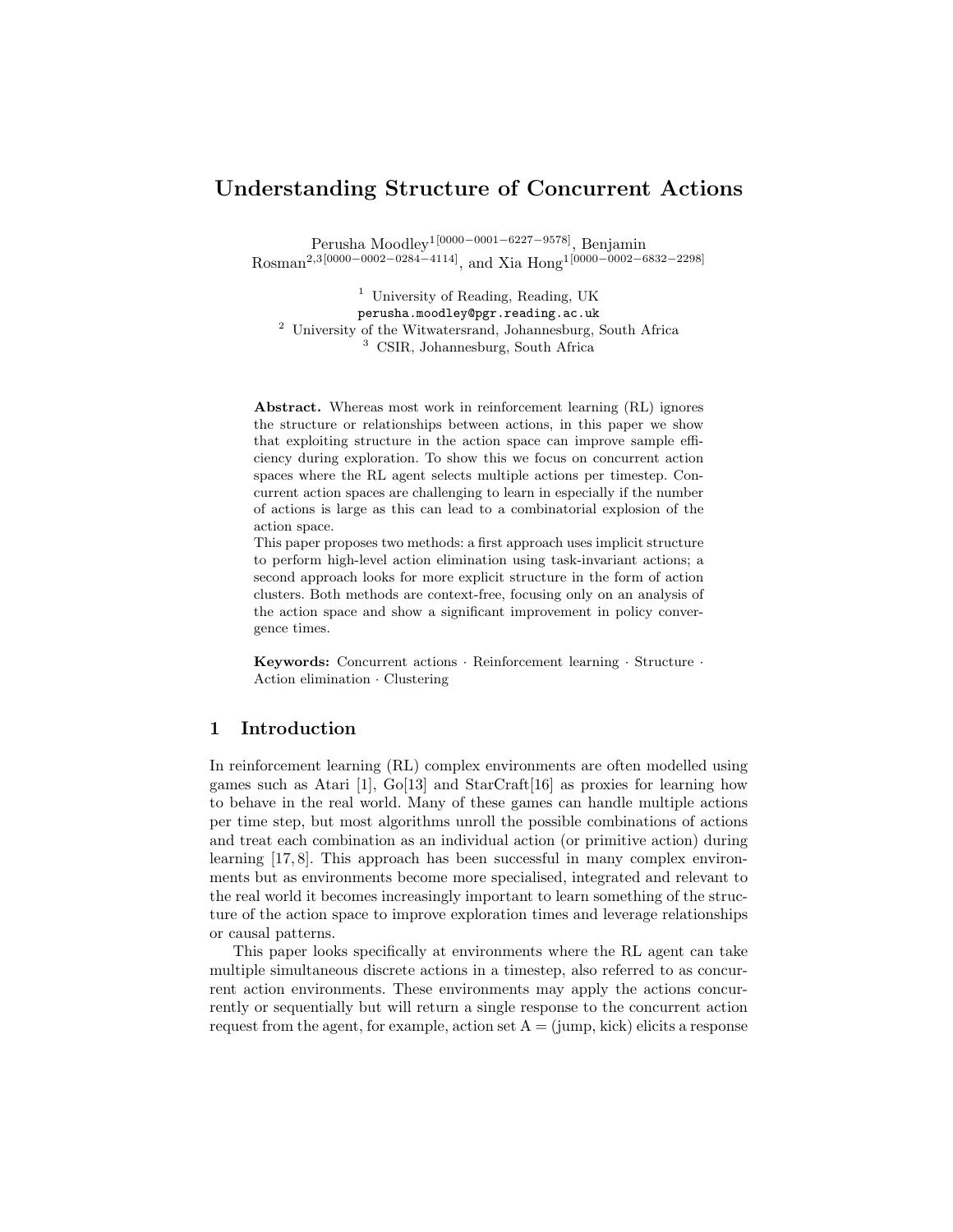(next-state=position-x, reward=0.01) from the environment. Rohanimanesh et al. [10] define concurrent actions and a generalised framework for working in such environments. The action space consists of a pool of primitive actions from which the agent must select one or more actions to send to the environment. There is potential for interactions, relationships and influence between actions, for example jumping and kicking vs just kicking may trigger better rewards.

Concurrent action settings are becoming more relevant as RL environments become more complex with actions that interact and may be applied concurrently, for example Atari [1] and StarCraft II [16] environments. Concurrent actions are possible in a single agent and a multi-agent reinforcement learning (MARL) context. While exploration in a concurrent action MARL environment [4, 3] is an interesting area it is out of scope in this paper.

A concurrent action environment is complex because the computation time required to explore all state-action-sets increases combinatorially with the number of actions [14]. It is desirable to reduce the amount of exploration required, either by using prior knowledge or some intelligence about the environment. An important aspect of these environments is the possibility of relations and interactions between actions. Treating action combinations as primitive actions ignores potentially valuable information, such as whether some actions work particularly well with other actions, or whether some combinations of actions are redundant.

Some work in concurrent action spaces has focused on addressing these problems by reducing the size of the space using action elimination and prior knowledge [11, 18]. Other groups have looked at various representations of the action space to reveal relationships and structure between actions either by factorisation, encoding or embeddings [17, 12, 15, 2].

The scope of this work is the single agent concurrent action environment where the agent takes multiple discrete actions per timestep, or an action set. In this paper, we propose extracting structure from the action space to better inform exploration and improve sample efficiency. Two mechanisms are compared: explicit structure in the form of clusters in action space and implicit structure exposed by task-invariant actions. Both are unsupervised approaches focused purely on the action space, i.e. context-less.

Frequently used actions are collected from successful trajectories in a pretraining phase. The frequency of the action set is used as an indicator of how useful it is for a task. The most frequent action sets across multiple tasks are collected, representing a set of task-invariant action sets, and used as a prior during exploration in the second phase of training. The task invariant action sets indicate some underlying structure that action elimination can expose and leverage.

The frequency data is also used to learn more explicit structural information using spectral clustering [6] to partition the action space and reveal clusters of actions that work well together.

The contributions in this work are:

1. Using action elimination to reduce the exploration space in a concurrent action environment (Section 4).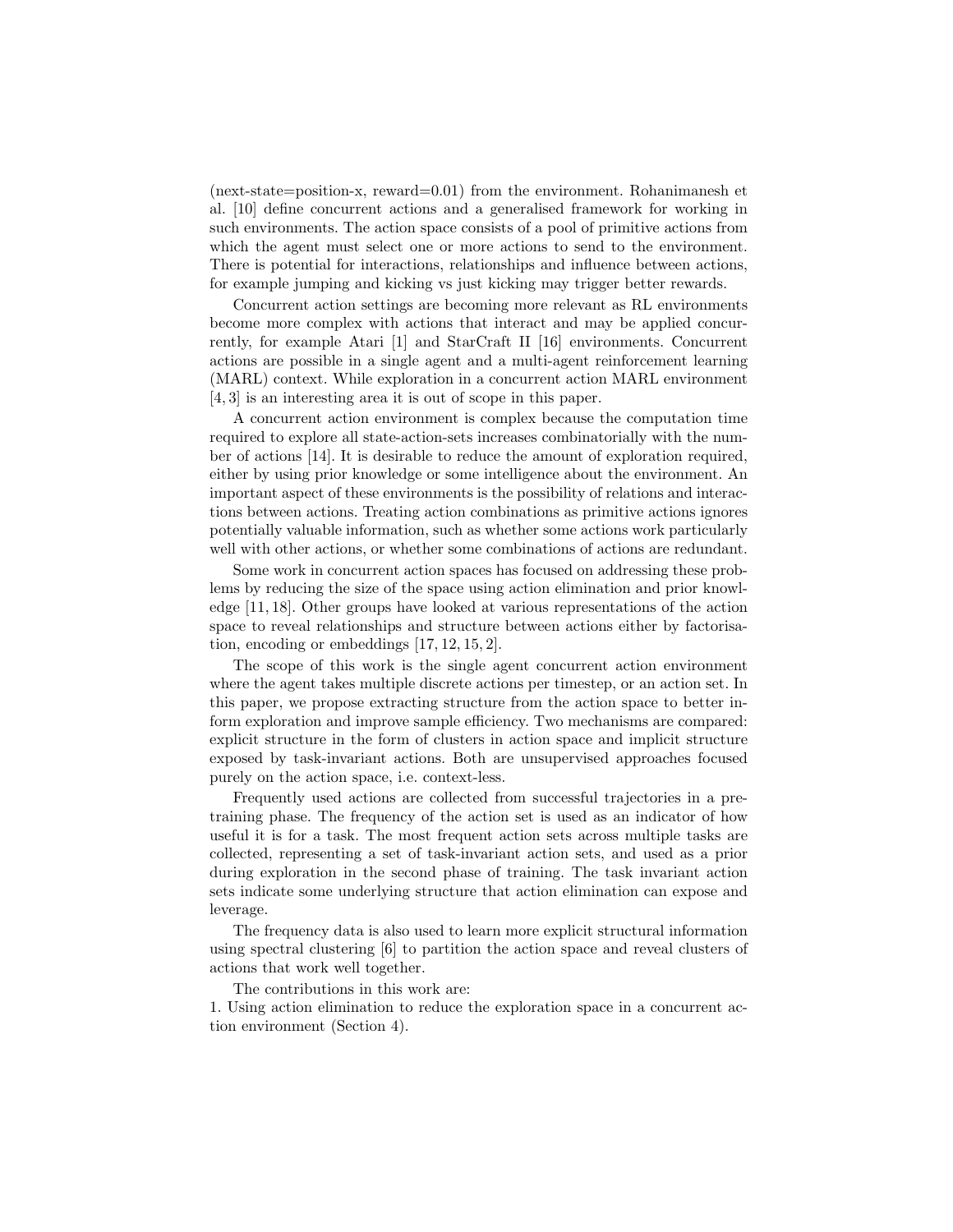2. Finding explicit structure in the concurrent action space using spectral clustering (Section 5).

These approaches were inspired by observations of how actions interact and influence other actions in the real world and how we, as humans, learn to select actions. We have a distinct advantage because we have a vast amount of preprocessed and distilled experience. When we need to learn something new we are very reliant on existing abstractions and structure. We also always apply relevance filters, often but not always, filtering by context. We are able to apply actions/skills learnt in one context to a completely new context without ever having seen the new context. This implies an abstraction of the mechanism in the action itself.

Section 2 looks at related research. Section 3 reviews the reinforcement learning framework and how it is used in the concurrent action problem setting. Section 4 expands the action elimination algorithm proposed to reduce exploration space while Section 5 looks at explicit structure as a means to enhance exploration. Section 6 provides details of the experiments and results. Finally, Section 7 concludes and discusses future work.

#### 2 Related Work

Several papers combine learning factors for action composition in concurrent environments although the approaches for obtaining the factors and methods of composition differ. Wang and Yu [17] decompose an action into sub-action components and focus on learning the relationships between sub-actions. They use a novel structure to model the parameters of the sub-action components in a maximum a posteriori setting to learn the relations between sub-actions. Similarly Sharma et al [12] decompose every action into a set of action-factors forming a factored action representation. The agent learns how to compose concurrent sets of actions based on the factors. Harmer et al. [5] also adopt the composition approach and propose a network architecture that outputs multiple actions per timestep in a deep RL setting. The network is trained using auxiliary signals from experts resulting in an online approach, one of the few online models. The agent benefits from having a concurrent action structure as it can model and learn from experts without restriction. This approach seems very effective but requires expert data versus self learning.

Rosman et al. [11] and Zahavy et al. [18] look at action elimination and prior knowledge to bias the agent's learning of new behaviours. In Rosman et al. action priors are modelled using Dirichlet distributions where the concentration parameters are the counts for a task. Zahavy et al. propose reducing the size of the relevant action set per state by using a separate network, a bandit trained using an elimination signal, to control which actions to eliminate in the main RL Deep Q-Network agent. The motivation is to remove unnecessary actions and improve sample efficiency.

Some interesting work that focuses specifically on structure in action space comes from Tennenholtz et al. [15]. They developed an action-context embed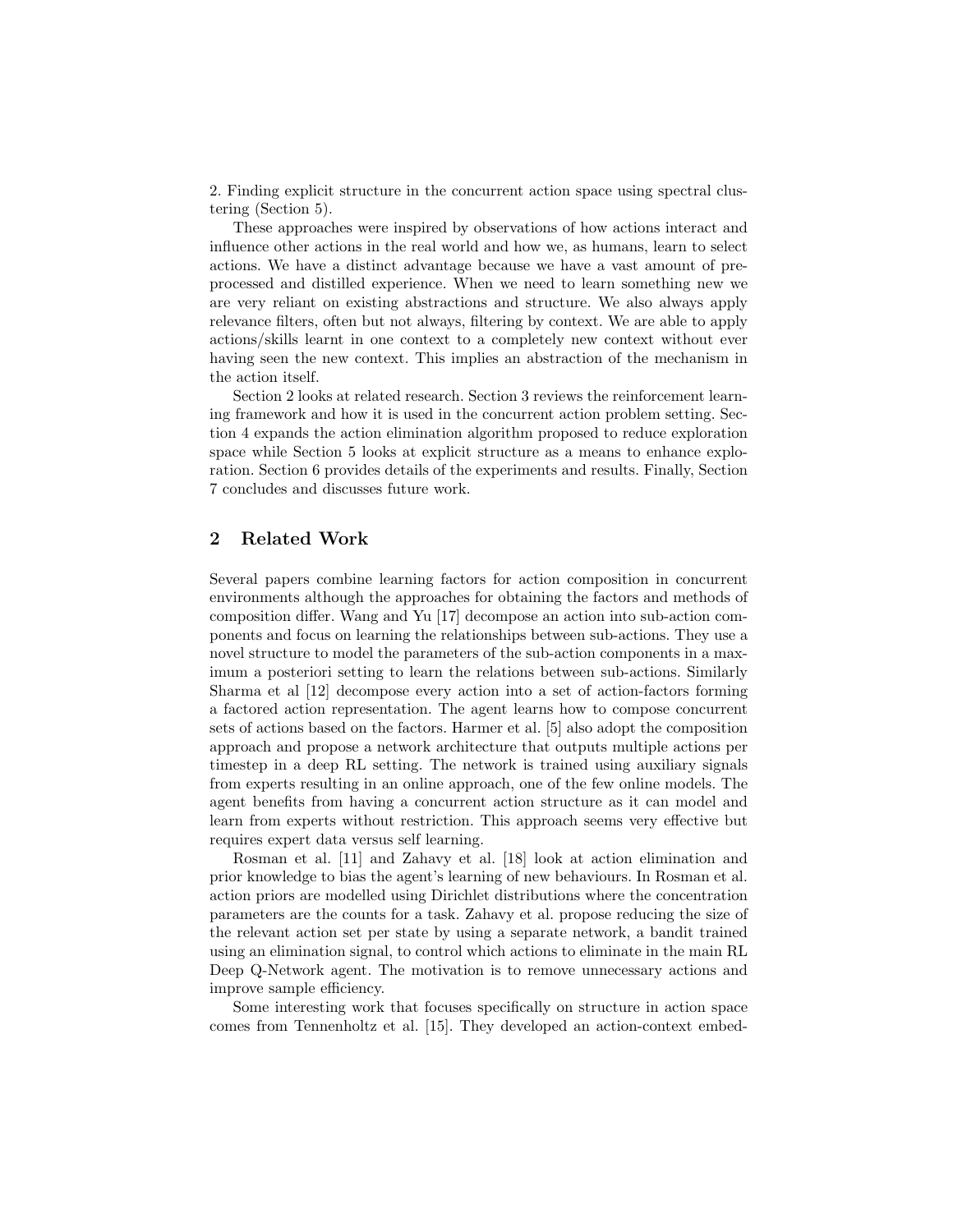ding representation, Act2Vec, modelled on word embeddings using skip-grams [7]. The action embedding is used to enhance Q-function learning and to cluster similar actions together, thereby reducing the exploration space. The embeddings are generated from optimal demonstrator trajectory data. The paper uses this representation and a new measure of similarity to consider a broad spectrum of analysis that includes concurrent actions and exploration across clusters. Chandak et al. [2] also learn a lower dimensional action representation and a transform function between the representation policy and original policy. The embedding is used for training the agent in the lower dimensional space and makes use of underlying structure, similar to Tennenholtz et al.

Our paper has expanded on some of the ideas in Rosman et al. [11] but in a concurrent action setting specifically extracting task-invariant structure into a prior for action exploration. There are a few similarities in approach with Tennenholtz et al. They use supervised embedding and clustering of action space vs our unsupervised, count-based spectral clustering approach; we both look at the action-only context; the use of the clusters during exploration is also different. Tennenholtz et al. cluster to prevent redundant selections of actions whereas we cluster effective combinations with positive interactions.

### 3 Preliminaries

This work considers the setting of a standard Markov Decision Process (MDP) [14], defined by  $(S, A, T, R, \gamma)$  where S refers to the set of states, A the set of n primitive actions defined by  $\{a_0, a_1, ..., a_n\}$ , T the transition function T:  $S \times A \times S \rightarrow [0, 1]$  defines the probability of moving from a state s to the next state s' after taking action a, R the reward function  $R : S \times A \rightarrow \mathbb{R}$  such that  $R(s, a)$  is the expected reward received when taking action a at state s and  $\gamma \in [0, 1]$  is the discount factor.

The focus of this paper is concurrent actions as opposed to primitive actions. A concurrent action is represented as a set of actions  $A_i \subset A$  containing np primitive actions. In this paper we focus primarily on the case where  $np = 2$ , so the agent takes two actions (hereafter referred to as an action set) per timestep  ${a_{i0}, a_{i1}}$  where  $a_{i0}, a_{i1} \in A$ .

In the normal RL framework a stochastic policy  $\pi : S \times A \rightarrow [0, 1]$  is defined where  $\pi(s, a)$  is the probability of selecting an action a in state s and  $Q^{\pi}(s, a)$ holds the value of each state-action pair under the policy  $\pi$ .

In the concurrent action environment the Q-value function holds the values of the action set,  $A_i$ , at each state. The goal is to find the optimal action set  $A_i$ that yields the highest value at any state s. While there is no restriction on how actions are selected, the actions are evaluated at the action set level.

Action selection generally takes place in the explore/exploit phase where the agent's accumulated knowledge of the environment is utilised or it is forced to explore new state-action-set combinations. Exploration can take a long time in a concurrent action space with a large number of actions. The next section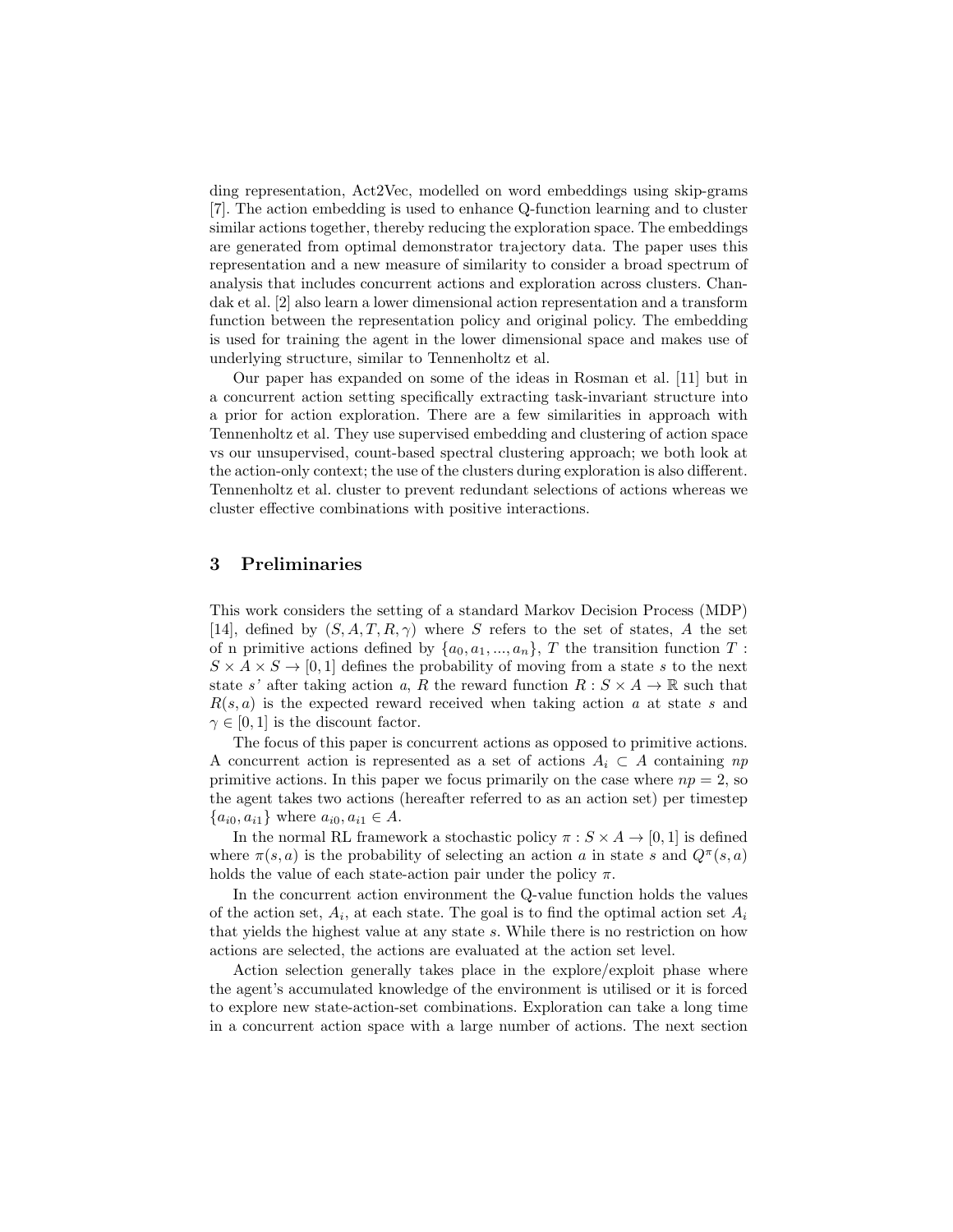expands the proposed ideas of learning structure in the action space to improve the sample efficiency of the exploration process.

## 4 Implicit structure: Action Elimination using task invariance

This approach collects samples from successful trajectories across multiple tasks to extract or filter the most frequently used action sets.

The intuition is that high frequency action sets are probably more useful and could be used as a basis for elimination. To reduce bias a pre-training process is performed over multiple tasks to extract a set of task invariant action sets that are referenced during exploration. The motivation is to remove useless action sets by favouring the task-invariant sets thereby reducing the size of the exploration space and making exploration more efficient.

| Algorithm 1: Processing Count Data                                                                                                                                                                                                                                                                                                                                                         |  |
|--------------------------------------------------------------------------------------------------------------------------------------------------------------------------------------------------------------------------------------------------------------------------------------------------------------------------------------------------------------------------------------------|--|
| 1. Generate Counts matrix<br>Generate trajectories using RL algorithm (eg. Q-learning)<br>Collect count of each action set selected per state for successful episodes<br>Average over multiple runs to generate a count matrix by state and<br>action set, Counts(s, a, a)                                                                                                                 |  |
| 2. Process Action Counts<br>Hyperparameters: threshold $t$ , no. of top counts NC<br>Reshape Counts from $SxNxN$ to $SxN^2$ , unrolling action sets per state                                                                                                                                                                                                                              |  |
| 2.a. Process Action Elimination Count Matrix<br>Set threshold $t > 0$ and NC to low number<br>Apply threshold filter to <i>Counts</i> and accumulate only the remaining top<br>NC action counts across all states<br>Normalise the vector formed: $probs(A_i)$                                                                                                                             |  |
| 2.b. Process Clustering Count Matrix<br>Set threshold $t=0$ and increase NC<br>Apply threshold filter to <i>Counts</i> and accumulate the top $NC$ action<br>counts across all states<br>Reshape to form matrix W with dimensions $N \times N$<br><b>Return</b> Vector $probs(A_i)$ with dim $1xN^2$ or in matrix form, W, with<br>$\dim N \times N$ , where N is no. of primitive actions |  |
|                                                                                                                                                                                                                                                                                                                                                                                            |  |

To collect the common or frequent action sets, a configurable environment is needed to easily create multiple tasks. Algorithm 1 describes how the count data is processed for both the action elimination method of this section (step 2a) and the clustering method of the next section (step 2b).

In a pre-training phase, a Q-learning algorithm is used to generate trajectories. The Q-function holds the value of each state-action set pair,  $Q(s, A_i)$  where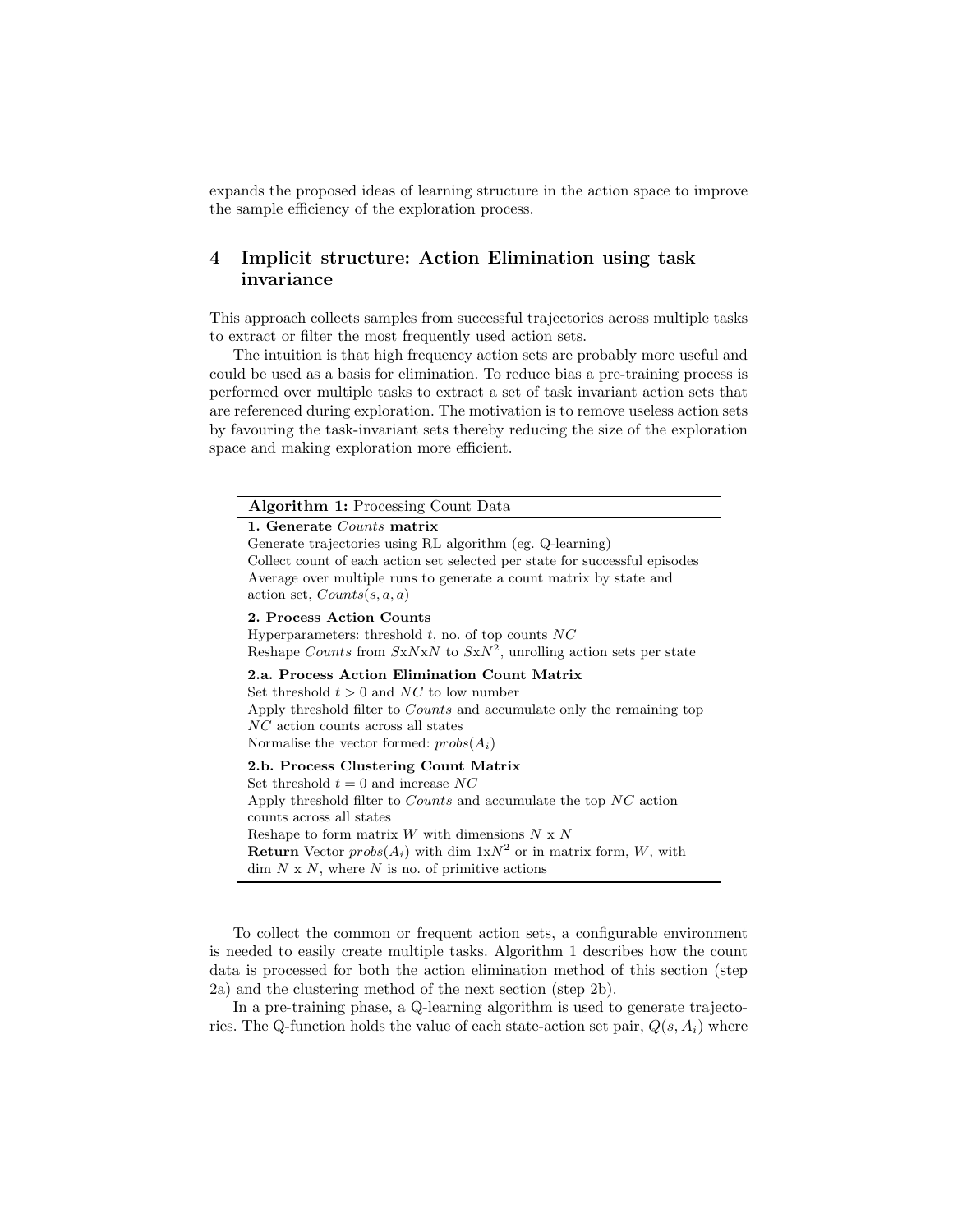$A_i$  is the set of two actions  $\{a_{i0}, a_{i1}\}$ . Successful trajectories are collected where the goal state is reached before the maximum allowed step count (a hyperparameter).

The algorithm describes how the counts per action set are collected for a task. Only the most frequently used action sets are retained, controlled by a threshold hyperparameter, t. Counts below this threshold will be filtered out, effectively pruning the action sets. The result is a distilled action set usage vector representing each task. Note this approach holds count data by action set and not by action primitives.

| <b>Algorithm 2:</b> Exploration with Action Elimination Prior                                                                                      |
|----------------------------------------------------------------------------------------------------------------------------------------------------|
| Given: $probs(A_i)$ , $Q(s, A_i)$                                                                                                                  |
| If Explore:<br>Sample an action set from $probs(A_i) \rightarrow A_i$<br>Else if Exploit:<br>Find action set with max value in $Q(s, A_i) \to A_i$ |
| Return $A_i$                                                                                                                                       |

This process is repeated for multiple tasks to build up a collection of invariant action sets for this domain. The action set counts are averaged across all tasks to produce a vector of importance weightings for each action set, which is then injected into the exploration process as prior knowledge. Algorithm 2 briefly illustrates how the action elimination prior is used to impact action selection in a basic Q-learning algorithm.

Averaging the counts over multiple tasks makes this a context-free approach, i.e. there is no direct association with states at this time. Experiments show that the training time is improved with this general context-free reduction of the action space.

The next section looks at an approach that finds and exploits explicit structure in concurrent action spaces.

### 5 Explicit Structure: Clustering of action space

The previous approach treats action sets as primitives, i.e. expands the action space to include all possible combinations of actions, then learns the best policy using a standard Q-learning algorithm. The general reduction in the number of eligible action sets is effective at improving time to convergence but the approach does not explicitly learn about the relationship between actions and is potentially discarding valuable information.

This second approach learns explicit structure in the action space in the form of clusters. The premise is that high counts of some action sets imply an underlying relationship or affinity between the primitive actions in those sets,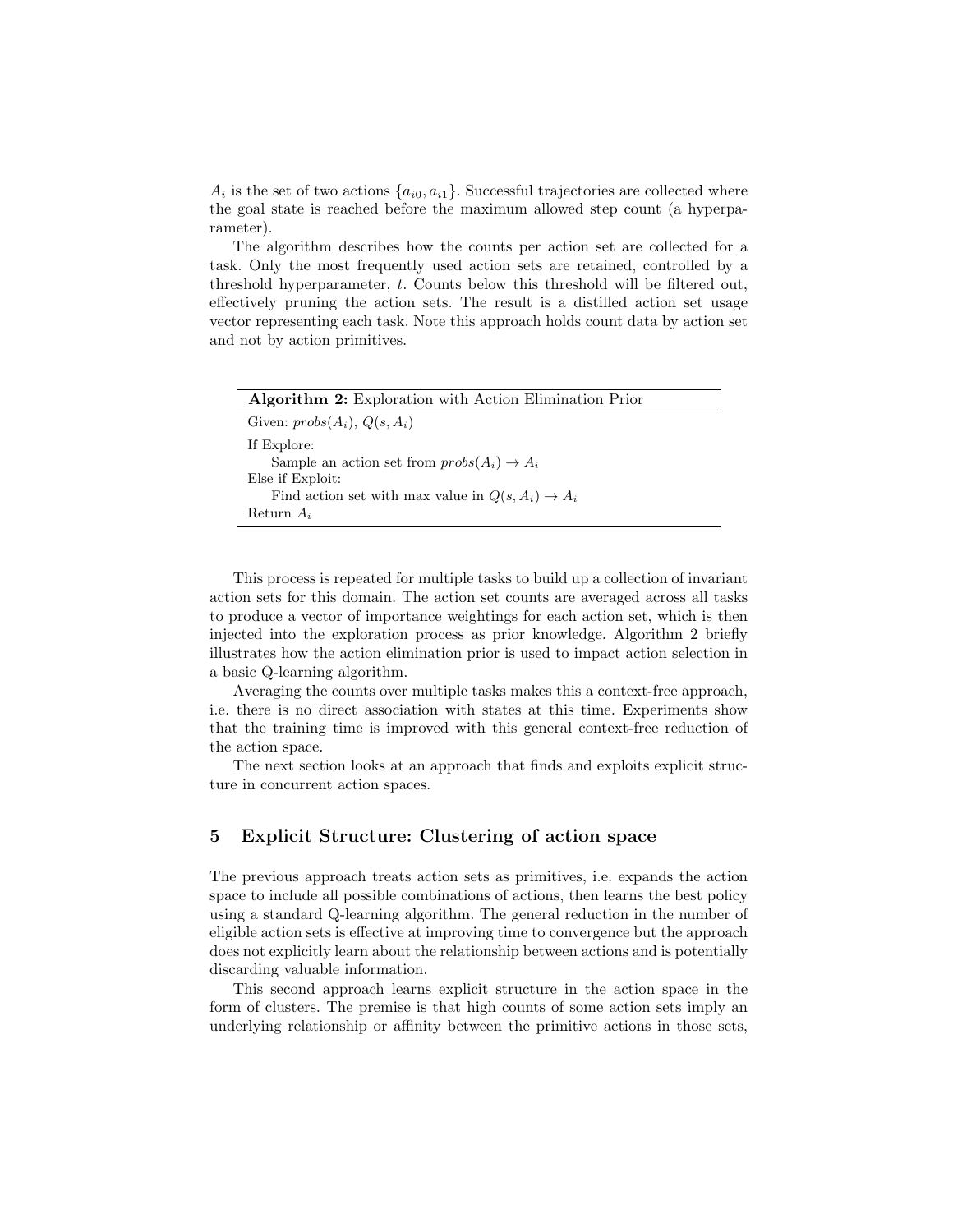that can be used to separate the action space into clusters. During exploration and action selection the agent would select from within these clusters on the basis that there is a higher likelihood of picking an effective action set.

| <b>Algorithm 3:</b> Spectral Clustering of Actions                                                                                                                                                                                                                                                                                 |
|------------------------------------------------------------------------------------------------------------------------------------------------------------------------------------------------------------------------------------------------------------------------------------------------------------------------------------|
| Requires:<br>Count matrix for action sets, W, with dim $N \times N$ , where N is no. of<br>primitive actions                                                                                                                                                                                                                       |
| 1. Prepare Affinity Matrix:<br>Check Symmetry, zero diagonals                                                                                                                                                                                                                                                                      |
| 2. Apply Spectral Clustering algorithm [9]<br>Degree matrix: D where $d_{ii}$ is the diagonal sum of row $W[i]$<br>Normalised Laplacian: $L = D^{-1/2}WD^{-1/2}$<br>V is a matrix formed from the top k of eigenvectors of L<br>Y is the matrix V normalised<br>Apply k-means to Y for k clusters and create list of clusters, $C$ |
| 3. Post Process Clusters<br>Remove clusters with low silhouette score<br>Remove single item sets<br><b>Return</b> List of clusters $C$                                                                                                                                                                                             |

Algorithm 3 describes how the spectral clustering algorithm in Ng et al. [9] is applied to cluster actions using a count matrix.

As in the previous approach frequent action sets are collected from successful trajectories using a Q-learning algorithm in a pre-training phase. Algorithm 1, step 2b describes the generation of the count matrix from trajectory data. The threshold and top counts hyperparameters are used to control the sparsity of the matrix.

As before this process is repeated across multiple tasks. An assumption of this work is that the partitioning of the action space does not change with the task however this will be considered in future work. A count matrix of dimension  $N \times N$  is passed as input to Algorithm 3.

Spectral clustering is a clustering method that separates data using the eigenvectors of the Laplacian of an affinity matrix [6]. The affinity matrix should reflect the similarity (or affinity) of the component elements. The count matrix is used as the basis for an affinity matrix and spectral clustering is performed to find clusters in the action space. The count matrix may be viewed as a graph where each action is a node and the edge is the strength of the relationship between actions, the strength reflected by the count.

The spectral clustering algorithm applied [9] describes some conditions that the affinity matrix should meet. The first step in Algorithm 3 transforms the count matrix into the appropriate form. In step 2 the eigenvalues and eigenvectors of the normalised Laplacian are calculated; typically cluster blocks are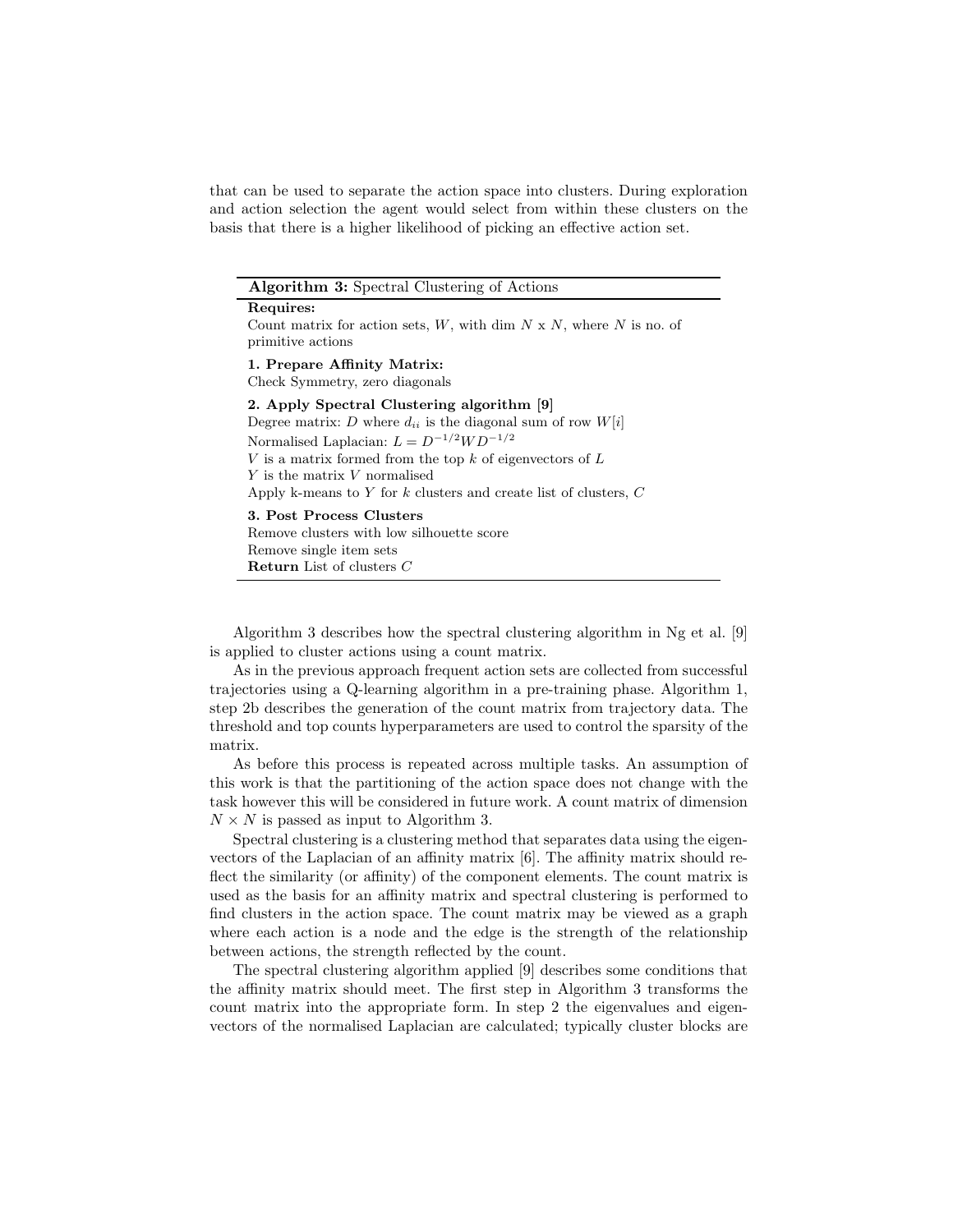revealed in this step. K-means clustering is used to group the top eigenvectors. The number of clusters  $k$  is a hyperparameter, however it is also determinable using an eigengap heuristic [9]. A final post processing step uses a cluster measure to check the validity of each cluster and retains only the most confident clusters.

Spectral clustering was applied on this data although another clustering method could be used instead. Spectral clustering works well on correlated data and the count matrix forms a natural affinity matrix.

Once the clusters are determined, this structural information is built into the action selection method of the exploration process. Algorithm 4 briefly shows how the clusters are used during exploration to compose an action set.

| Algorithm 4: Action Selection - Clustering                          |
|---------------------------------------------------------------------|
| Given: List of clusters C, $Q(s, A_i)$ , no. of actions in a set np |
| If Exploration:                                                     |
| Sample a cluster $c_i$ from C randomly                              |
| Select <i>np</i> actions from within $c_i \rightarrow A_i$          |
| Else if Exploitation:                                               |
| Find action set with max value in $Q(s, A_i) \to A_i$               |
| Return $A_i$                                                        |

#### 6 Experiments

Experiment Setup: A basic four room grid environment was used, Figure 1. The key requirement was an easily configurable environment for generating multiple tasks. In this environment the doors, start state (S) and goal state (G) are easily changed to create different tasks. A single goal state (G) is located in one of the rooms for each task. The set of primitive actions is fixed across all tasks: 6 actions viz. {U-Up, D-Down, L-Left, R-Right, O-Open, E-Enter}. There is a per-step penalty of -0.01 and the goal state has a reward of 10. There are no rewards associated with the doors. For each room configuration the agent was run for 50 runs of 100 episodes; each episode was truncated after 100 steps. Several different room configurations were generated to mimic different tasks using the same set of actions.

Agent: The agent is configured to take 2 actions per timestep. There are no limitations on the composition of the action sets so useless action sets such as {U,D} are possible. A basic Q-learning algorithm was implemented. It should be noted that other algorithms such as SARSA or Policy Gradients [14] would work too as both methods are algorithm agnostic. In the data collection pre-training phase the agent was designed to select an action set of two actions per step by either exploring or exploiting. Exploration involves selecting two primitive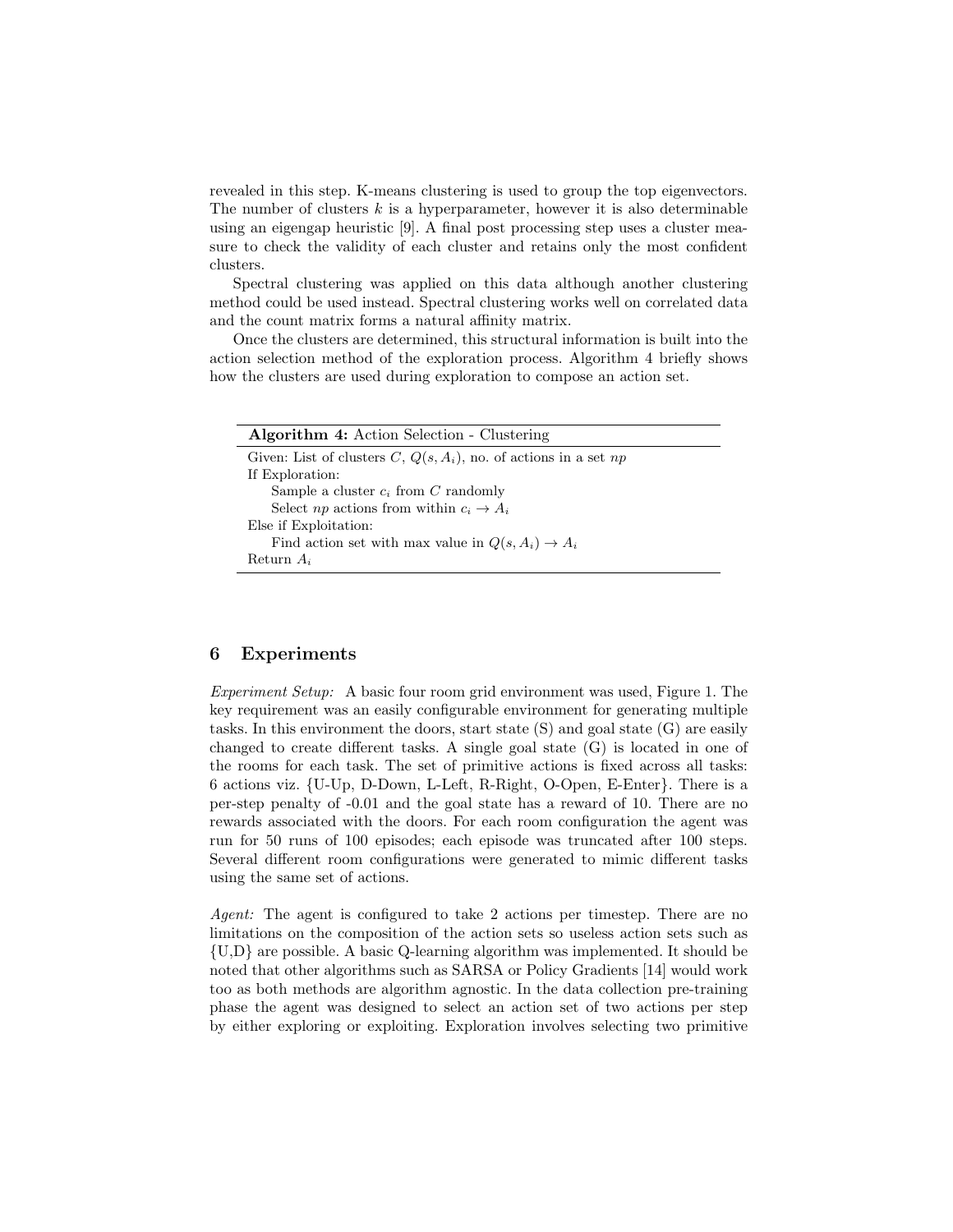

Fig. 1: Four room grid world

actions randomly with probability  $\epsilon$  to create an action set.  $\epsilon$  starts high at 0.9 and was annealed to 0. Exploitation is unchanged and performs a lookup of the maximum value action set in the Q-value function for any state.

#### 6.1 Implicit Structure - Action Elimination

Eight tasks were chosen at random, each with a different room configuration. The agent was pre-trained using the Q-learning algorithm and counts of action sets by state were collected over the total runs and averaged. The counts were aggregated across all states for each action set and normalised resulting in a vector of proportional representation for all action sets. The threshold hyperparameter was set to 7 and the number of top actions to 2 to generate a very sparse count matrix.

A sample of the resulting vector of proportions for the action sets is illustrated as heatmap in Figure 2. Each location on the grid is an action set, for example the first block on the top left is the action set (Up, Up). The colour intensity reflects how often that action set has been used in successful trajectories. The (Open, Enter) action set is relatively frequent, as is the (Down, Down) action set. The heatmap shows some of the bias that creeps in with only 8 tasks. Increasing the number of tasks during the first phase of training should help to reduce this.

The vector of proportions is injected into the exploration process as prior knowledge in the same domain but for a completely different set of tasks. Figure 3 compares the time to convergence for four randomly selected new tasks before and after applying action elimination. The graphs show a reduction in average steps to convergence implying that basic action elimination during exploration is effective in concurrent action spaces.

The results show that using the frequency of actions selected across tasks as a basis for eliminating less useful action sets, without any contextual reference to the state, is sufficient to result in a decent performance improvement.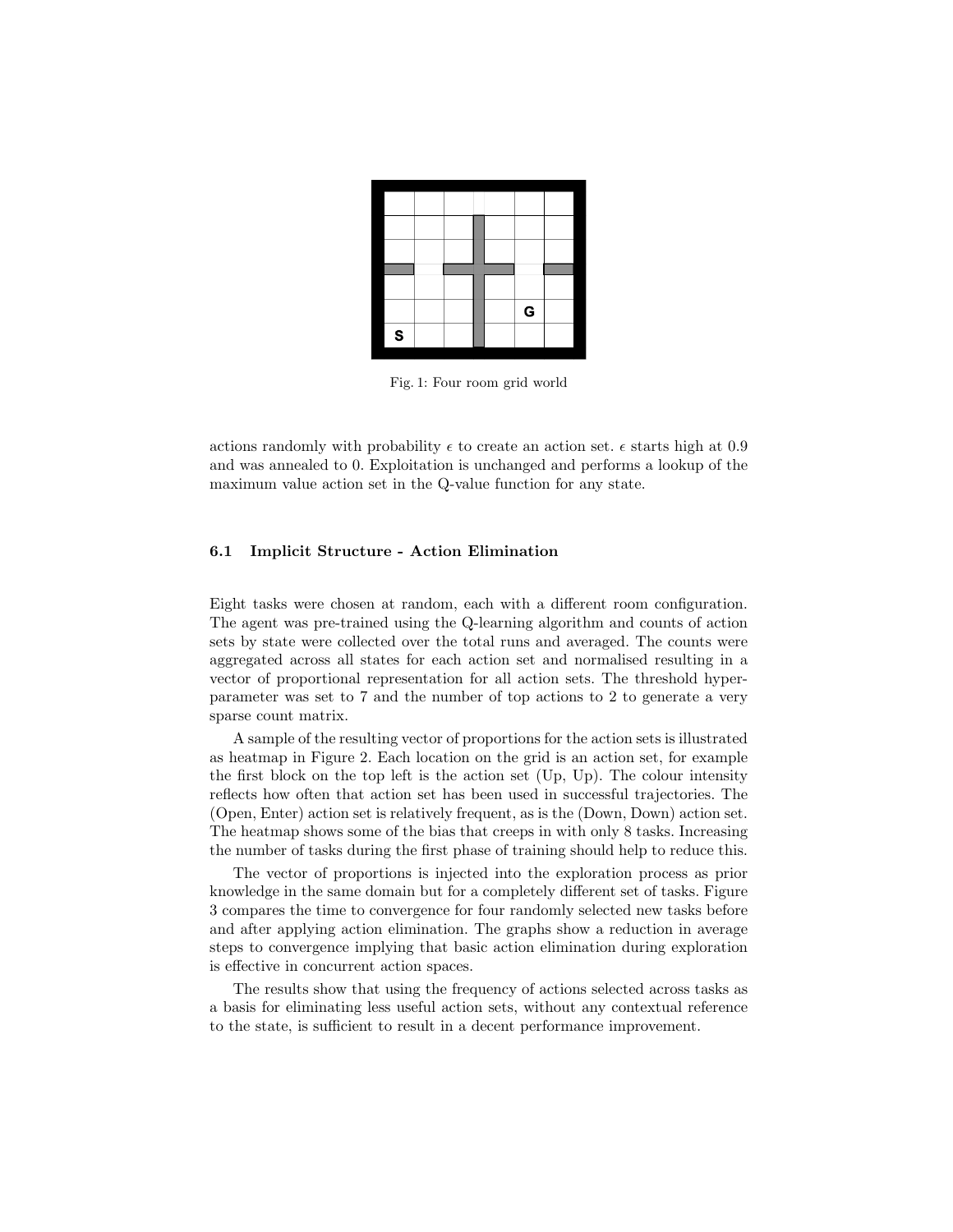| $\supset$                | 0.039       | 0.018       | 0.034       | 0.022        | $\mathbf{0}$ | $\mathbf 0$  |
|--------------------------|-------------|-------------|-------------|--------------|--------------|--------------|
| $\Box$                   | $\mathbf 0$ | 0.14        | 0.027       | 0.02         | $\mathbf{0}$ | 0            |
| $\overline{\phantom{0}}$ | 0.014       | 0.05        | 0.04        | $\mathbf{0}$ | 0.004        | $\mathbf{0}$ |
| $\propto$                | 0.028       | 0.018       | $\mathbf 0$ | 0.01         | $\mathbf 0$  | 0            |
| $\circ$                  | $\mathbf 0$ | $\mathbf 0$ | $\mathbf 0$ | $\mathbf 0$  | $\mathbf 0$  | 0.54         |
| ш                        | $\mathbf 0$ | $\mathbf 0$ | 0.004       | $\mathbf 0$  | $\mathbf 0$  | 0            |
|                          | U           | D           | L           | R            | O            | E            |

Fig. 2: Sample of a heatmap for action sets



Fig. 3: Comparison of task convergence for pre-training(solid), clustering approach (dots), action elimination (dashed) for 4 random tasks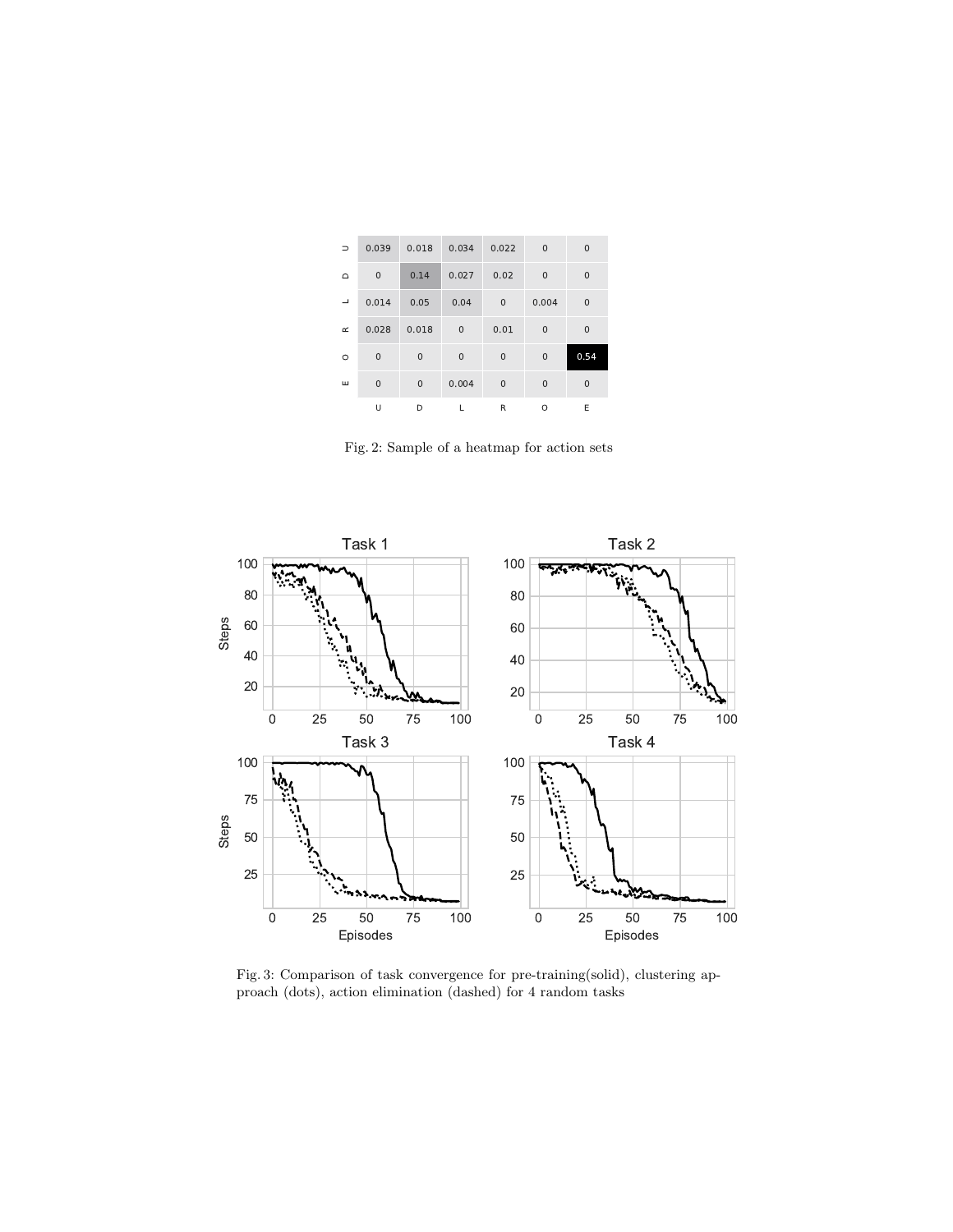#### 6.2 Explicit Structure - Clustering

The purpose of these experiments is to learn some structural aspects from the domain's action space that will improve the convergence times of other tasks in the same domain. To better illustrate this, the environment is designed with natural clusters in the action space. In particular a very specific set of actions was required to move through the doors in the four rooms environment, viz. (O, E) in a single timestep. Once again there were two phases: phase one was data collection pre-training phase across multiple tasks using a Q-learning algorithm with  $\epsilon$ -greedy exploration; phase two was training under the new exploration model (Algorithm 4).

The agent should learn that the O-Open and E-Enter actions form a cluster leaving the navigation actions  $\{U, D, L, R\}$  to form a second cluster. In the second phase, action selection during exploration was constrained to intra-cluster selections rather than inter-clusters. This means the agent was selecting from door-related actions or navigation actions, which makes intuitive sense.

As mentioned above spectral clustering was applied to the count matrix to reveal a partition in the action space. The threshold was set to zero so no action sets were removed from the action space. The eigenvalues generated by the algorithm give an indication of how the matrix may be partitioned, particularly the second smallest eigenvalue. Plotting the eigenvectors of the first and second smallest non-zero eigenvalues shows a clear separation of the two sets of actions that corresponded to the door-related and navigation related groups expected (Figure 4).



Fig. 4: Plotting the top eigenvectors shows separation of the Open, Enter actions and the navigation actions Up, Down, Left, Right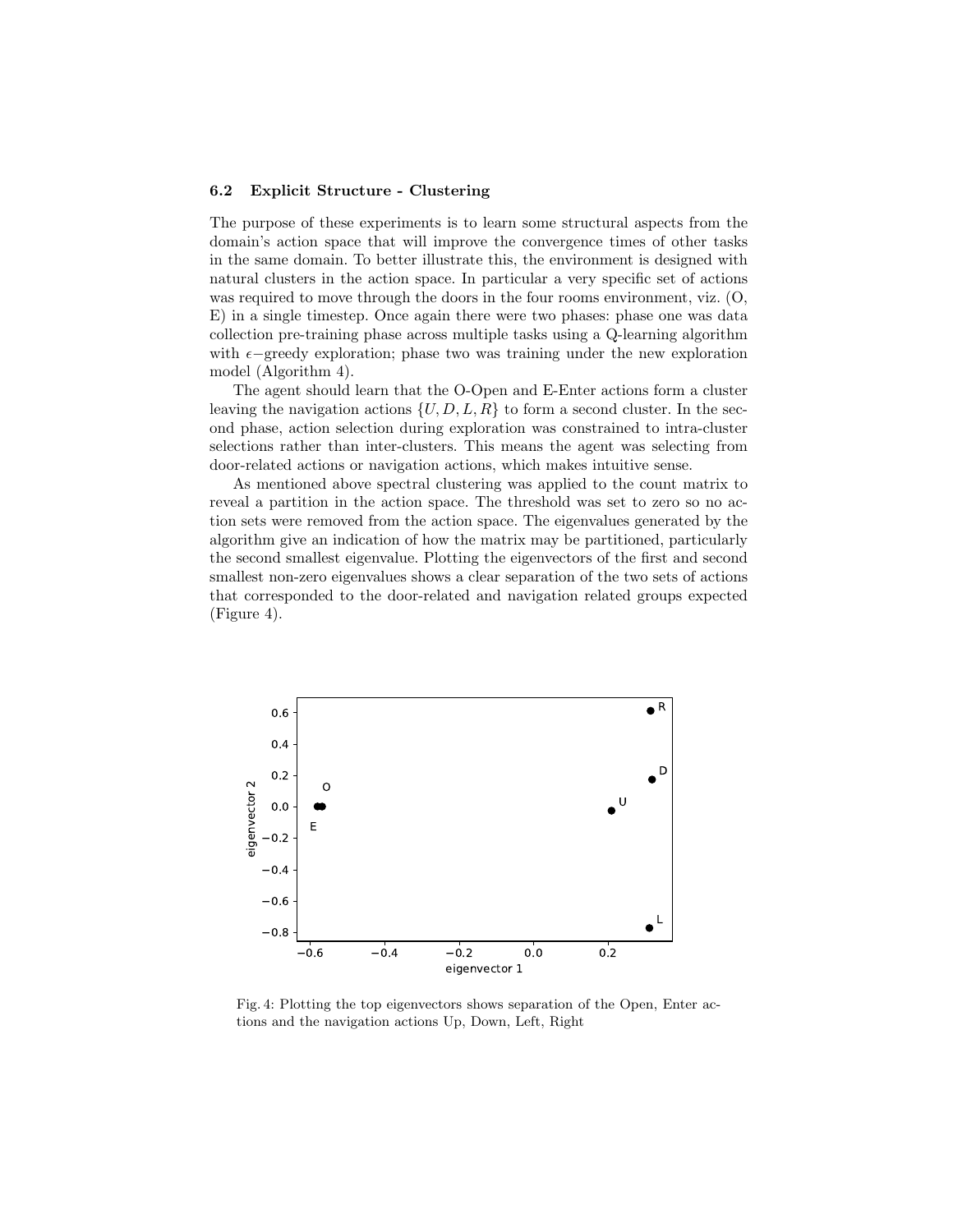The action selection method in Algorithm 4 was applied to select actions from within the two clusters when creating action sets during exploration. The resulting comparative graphs in Figure 3 over four randomly generated new tasks show an improvement in learning times, similar to the action elimination.

The significant improvement in convergence times after structure is applied, even with the randomness of choosing a cluster and then selecting actions within the cluster, highlights just how much time is typically lost by the agent in an  $\epsilon$ −greedy exploration process.

The performance of the clustering approach could be improved by knowing which cluster to select based on the state, for example selecting from the doorrelated actions when at a door state and navigation-related actions otherwise. This contextual approach should have a positive impact on learning, however it is interesting to observe that just an analysis of the action space can produce a useful reduction in training time that is once again invariant across tasks.

## 7 Conclusion and Future Work

This paper proposed two approaches for using structure to improve sample efficiency during exploration in concurrent action environments including action elimination and clustering. Count data from successful trajectories were used as a basis for extracting prior knowledge across multiple tasks in the same domain. The priors were used to enhance a Q-learning algorithm and showed significant improvements in policy convergence times. Given that these are context free mechanisms there is room for improvement by bringing in context.

Some of the key limitations to these approaches include the need for a pretraining phase which means the methods are not online. There is also a need for successful trajectory data which limits these approaches to environments that are solvable by other means. Other work such as Tennenholtz et al. [15] and Harmer et al. [5] use demonstrator or expert trajectories which could work here too.

Future work would look into online methods that would remove the pretraining phase and not require solved trajectories. This will impact the scalability of these approaches. Secondly the use of context to better select clusters of actions will be considered.

### References

- 1. Bellemare, M.G., Naddaf, Y., Veness, J., Bowling, M.: The arcade learning environment: An evaluation platform for general agents. In: Proceedings of the 24th International Conference on Artificial Intelligence. pp. 4148–4152. IJCAI'15, AAAI Press (2015), http://dl.acm.org/citation.cfm?id=2832747.2832830
- 2. Chandak, Y., Theocharous, G., Kostas, J., Jordan, S., Thomas, P.: Learning action representations for reinforcement learning. In: Chaudhuri, K., Salakhutdinov, R. (eds.) Proceedings of the 36th International Conference on Machine Learning. Proceedings of Machine Learning Research, vol. 97,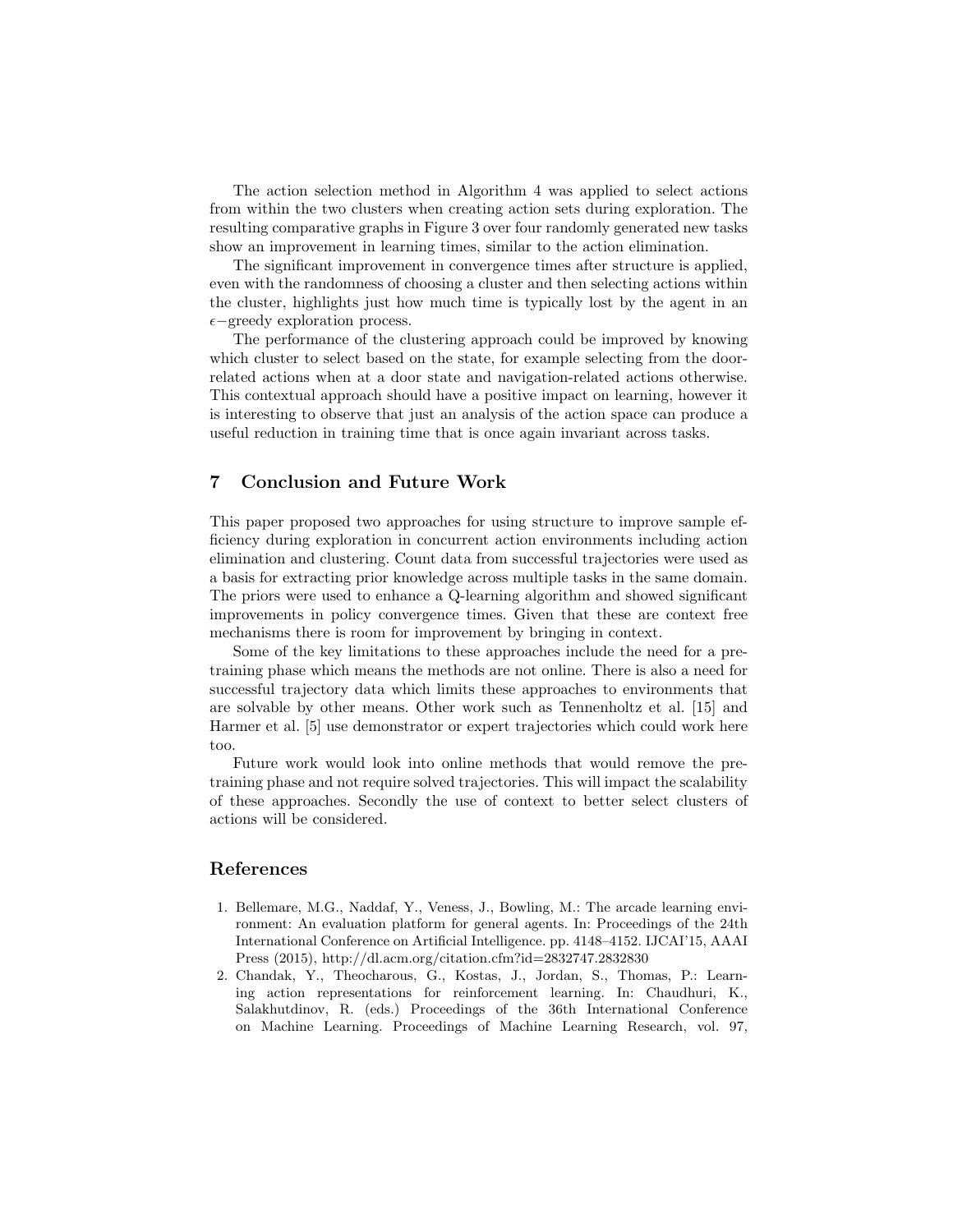pp. 941–950. PMLR, Long Beach, California, USA (09–15 Jun 2019), http://proceedings.mlr.press/v97/chandak19a.html

- 3. Claus, C., Boutilier, C.: The dynamics of reinforcement learning in cooperative multiagent systems. AAAI/IAAI (1998)
- 4. Dimakopoulou, M., Van Roy, B.: Coordinated exploration in concurrent reinforcement learning. In: Dy, J., Krause, A. (eds.) Proceedings of the 35th International Conference on Machine Learning. Proceedings of Machine Learning Research, vol. 80, pp. 1271–1279. PMLR, Stockholmsmässan, Stockholm Sweden (2018)
- 5. Harmer, J., Gisslén, L., del Val, J., Holst, H., Bergdahl, J., Olsson, T., Sjöö, K., Nordin, M.: Imitation learning with concurrent actions in 3d games. In: 2018 IEEE Conference on Computational Intelligence and Games, CIG 2018, Maastricht, The Netherlands, August 14-17, 2018. pp. 1–8 (2018). https://doi.org/10.1109/CIG.2018.8490398, https://doi.org/10.1109/CIG.2018.8490398
- 6. Luxburg, U.: A tutorial on spectral clustering. Statistics and Computing 17(4), 395–416 (Dec 2007). https://doi.org/10.1007/s11222-007-9033-z, http://dx.doi.org/10.1007/s11222-007-9033-z
- 7. Mikolov, T., Chen, K., Corrado, G., Dean, J.: Efficient estimation of word representations in vector space. CoRR abs/1301.3781 (2013), http://dblp.unitrier.de/db/journals/corr/corr1301.html/abs-1301-3781
- 8. Mnih, V., Badia, A.P., Mirza, M., Graves, A., Harley, T., Lillicrap, T.P., Silver, D., Kavukcuoglu, K.: Asynchronous methods for deep reinforcement learning. In: Proceedings of the 33rd International Conference on International Conference on Machine Learning - Volume 48. pp. 1928–1937. ICML'16, JMLR.org (2016), http://dl.acm.org/citation.cfm?id=3045390.3045594
- 9. Ng, A.Y., Jordan, M.I., Weiss, Y.: On spectral clustering: Analysis and an algorithm. In: Dietterich, T.G., Becker, S., Ghahramani, Z. (eds.) Advances in Neural Information Processing Systems 14, pp. 849–856. MIT Press (2002), http://papers.nips.cc/paper/2092-on-spectral-clustering-analysis-and-analgorithm.pdf
- 10. Rohanimanesh, K.: Concurrent decision making in Markov decision processes. Citeseer (2006)
- 11. Rosman, B., Ramamoorthy, S.: Action priors for learning domain invariances. IEEE Trans. Auton. Ment. Dev. 7(2), 107–118 (Jun 2015)
- 12. Sharma, S., Suresh, A., Ramesh, R., Ravindran, B.: Learning to factor policies and action-value functions: Factored action space representations for deep reinforcement learning. CoRR abs/1705.07269 (2017), http://arxiv.org/abs/1705.07269
- 13. Silver, D., Schrittwieser, J., Simonyan, K., Antonoglou, I., Huang, A., Guez, A., Hubert, T., Baker, L., Lai, M., Bolton, A., Chen, Y., Lillicrap, T., Hui, F., Sifre, L., van den Driessche, G., Graepel, T., Hassabis, D.: Mastering the game of go without human knowledge. Nature 550, 354– (Oct 2017), http://dx.doi.org/10.1038/nature24270
- 14. Sutton, R.S., Barto, A.G.: Reinforcement Learning: An Introduction. MIT Press (1998), http://www.cs.ualberta.ca/ sutton/book/the-book.html
- 15. Tennenholtz, G., Mannor, S.: The natural language of actions. In: Chaudhuri, K., Salakhutdinov, R. (eds.) Proceedings of the 36th International Conference on Machine Learning. Proceedings of Machine Learning Research, vol. 97, pp. 6196–6205. PMLR, Long Beach, California, USA (09–15 Jun 2019), http://proceedings.mlr.press/v97/tennenholtz19a.html